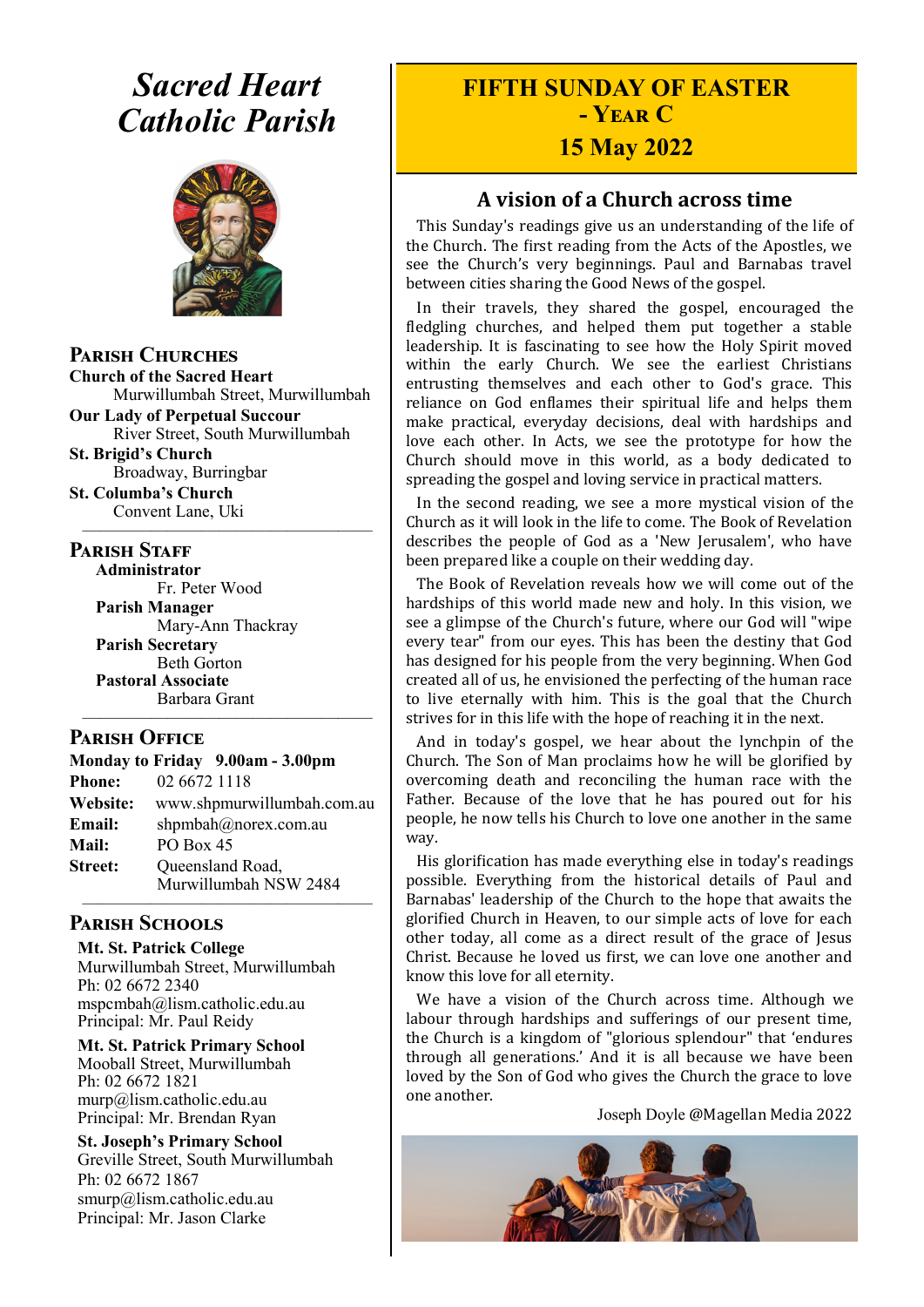# This week in the Parish

| Friday 13    | No Mass today                                         |
|--------------|-------------------------------------------------------|
|              | 2:00 pm - Wedding - Ashleigh Alexander & Michael Carr |
| Saturday 14  | 6:00 pm - Vigil Mass                                  |
| Sunday 15    | <b>FIFTH SUNDAY OF EASTER</b>                         |
|              | 8:00 am - Mass                                        |
|              | 10:00 am - Mass                                       |
|              | 12.00 pm - Baptism                                    |
| Tuesday 17   | No Mass today                                         |
|              | 6:30 pm - First Holy Communion Parent Meeting         |
| Wednesday 18 | 10:00 am - Catholic Men's Group (see note)            |
|              | No Mass today                                         |
| Thursday 19  | No Mass today                                         |
|              | 5:30 pm - Finance Council Meeting                     |
| Friday 20    | No Mass today                                         |
|              | 12:30 pm - Catholic Ladies Luncheon (see note)        |
| Saturday 21  | 10:00 am - Rosary in the Park (see note page 3)       |
|              | 6:00 pm - Vigil Mass                                  |
| Sunday 22    | <b>SIXTH SUNDAY OF EASTER</b>                         |
|              | 8:00 am - Mass                                        |
|              | 10:00 am - Mass                                       |
|              | 11:15 am - Baptism                                    |
|              | 12.00 pm - Baptism                                    |

#### HOUR FOR PRIVATE PRAYER

Each Tuesday & Wednesday from 4:30 pm

# EXPOSITION OF THE BLESSED **SACRAMENT**

First Friday of each month 11 am - 11:50 am

#### **RECONCILIATION**

Saturday: 5.30 pm - 5.50 pm Sunday: 8.30 am - 8.50 am

#### **Wednesday Word**

Copies of Wednesday Word, with this weekend's readings, are available for you in the Church.

#### **Please Pray For:**

#### **Recently Deceased**:

Craig Bryant, Giuseppina Zambelli, Aileen McConnell, Bev Everson, Alan Wilson, Mark Stewart

#### **Those Who Are Sick:**

John Flanagan, Mark Hanna, Michael Twohill, Michael Egan, Deb Craig, Fr Anthony Lemon, James Wallace

#### **Reading Roster | Year C**

**21/22 May | Sixth Sunday of Easter**  6 pm - Lyndy Severs 8 am - Kay Ryder 10 am - Lorraine Green

*Readings for the next week:*  **SIXTH SUNDAY OF EASTER - Yr C** Acts 15:1-2, 22-29; Rev 21:10-14, 22-23; Jn 14:23-29

#### **Acknowledgement of Country**

*We would like to acknowledge the Bundjalung people who are the Traditional Owners of this land on which we gather and pray today. We pay our respects to the Elders past, present and emerging, and extend that respect to other Aboriginal and Torres Strait Islander people past, present and emerging.* 



#### **WEDDING:**

Please pray for God's blessing on *Ashleigh Alexander & Michael Carr* who were married this week.

#### **BAPTISM**:

Please welcome **Lilly Jean Hodges** to our faith community.



#### **Catholic Women's Group**

May luncheon Friday 20 May | 12:30pm | Murwillumbah Services Club Enquiries: Frances Wright 6672 1512 Barbara Cook 6672 3377 | 0459 955 394

#### **Catholic Men's Group**

The next morning tea Wednesday 18 May | 10:00 am Murwillumbah Services Club Enquiries: Alex Lever 0458 817 021

**All Men Are Welcome**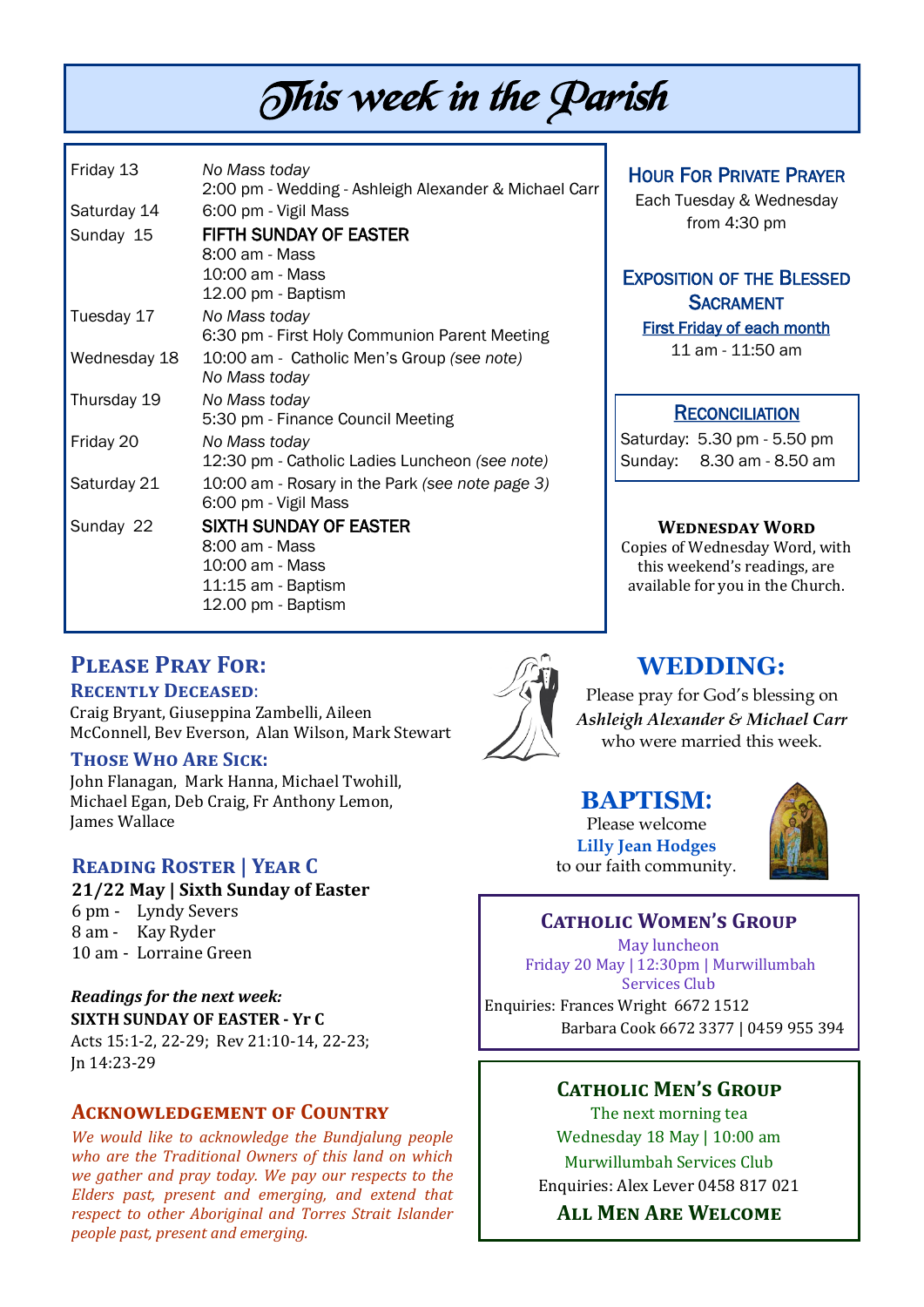# **2022 SACRAMENTAL DATES**

#### **First Holy Communion**

**First Holy Communion Parent Meeting:**

Tuesday 17 May 6.30pm in Sacred Heart Church Welcome & Instruction 1 - Sat 21 & Sun 22 May Instruction 2 - Sat 28 & Sun 29 May Instruction 3 - Sat 4 & Sun 5 June Instruction 4 - Sat 11 & Sun 12 June

Retreat Day including First Reconciliation - Thursday 16 June in Parish Church

> **First Holy Communion Sunday 19 June at 9am**

#### **Confirmation**

**Confirmation Parent Meeting:** Tuesday 9 August 6.30pm in Sacred Heart Church

**Sacrament of Confirmation - Thursday 8 September**



#### **Rosary In The Park**

Saturday 21 May 10am in Budd Park led by Legion of Mary **All are welcome!** 

### **THE MONTH OF MAY**

In celebrating the annual cycle of Christ's mysteries, the Church honours with special love Mary, the Mother of God, who is joined by an inseparable bond to the saving work of her Son.

The month of May includes several Marian Feasts and is a special time of honour and devotion to Mary.



# **Pastoral Council News ...**

**THANK YOU** to everyone who responded to the recent request from the Parish Pastoral Council for **comment on current Mass times**. Opinions were many and varied! The input from these responses will be very helpful to the Parish in considering and consulting about the future.

Further comments are welcome - please place in the Parish Pastoral Council box in the church.



## **Fr John Worthington S M - Memorial Mass**

Fr John Worthington died peacefully in Royal North Shore Hospital, Sydney on 1 April 2022. His Requiem Mass was celebrated at Holy Name of Mary Catholic Church, Hunters Hill, Sydney on Thursday, 21 April. Born in Murwillumbah in December 1948, he was the eldest son of Tony & Beryl Worthington. He was educated at Mt St Patrick Primary School and Marist Brothers Darlinghurst for his secondary education.



He was Ordained to the Priesthood in Sacred Heart Church Murwillumbah by Bishop John Satterthwaite on 25 May 1974. Following his Ordination, Fr John taught at Burnie, Tasmania; Bellambi, NSW and in 1980 became Rector of Woodlawn College for 7 years.

He studied in New Zealand, Rome and Chicago, and worked with African Seminarian education in Cameroon.

On his return to Australia he worked at St Patrick's in Sydney, Annerley, The Gap and Herston parishes in the Brisbane Archdiocese, before retiring to Hunters Hill, Sydney.

*"We have lost a dedicated Marist, who has served the mission of the Society generously in secondary education, in formation in Africa, and in pastoral ministry particularly in Brisbane,"* Australian Marist Provincial Father Anthony Corcoran said.

**A Memorial Mass will be held for Fr John in the Sacred Heart Church on Friday 27 May at 11am.**